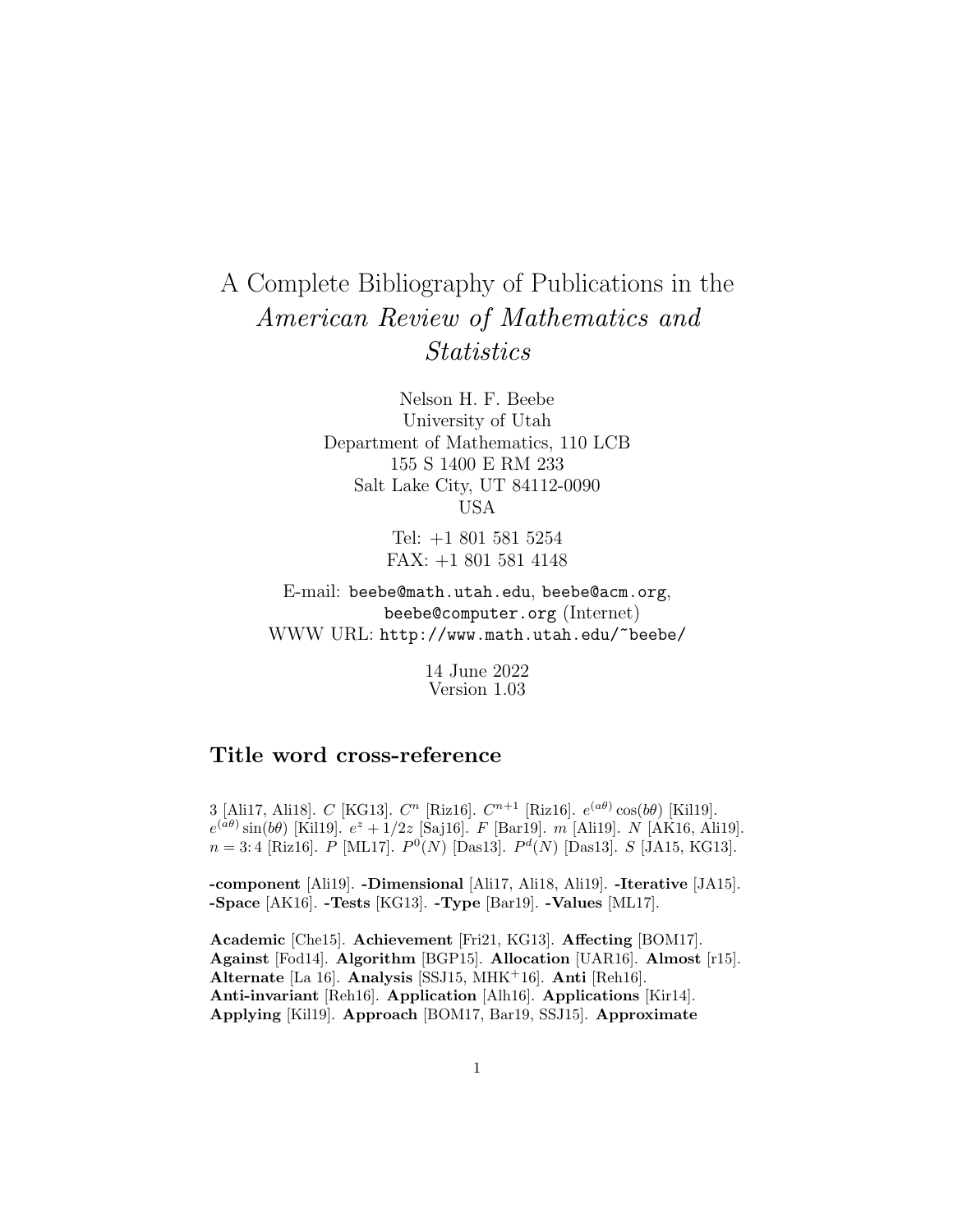[AM15]. **Arbitrary** [Li16]. **Arguments** [SK17]. **Arrhythmia** [Lin18]. **Assessing** [Bar19]. **Assessment** [TP15]. **Asymptotic** [xWX16]. **avoiding** [BGP15].

**B** [AM15, SB16]. **B-Spline** [AM15]. **B-Splines** [SB16]. **base** [Ali19]. **Based** [Fri21, KG13, Lin18, MHK<sup>+</sup>16]. **Bases** [Ali19]. **Bayesian** [Alh16, MHK<sup>+</sup>16]. **Beliefs** [Fri21]. **Better** [Bar15]. **Between** [Lin17]. **Biharmonic** [Reh16]. **Binary** [BGP15]. **Biochemical** [TP15]. **Boundary** [OKL14, SB16]. **Branching** [TT15]. **Bridge** [Che15].

**C** [Fri21]. **Calculus** [Tsu18]. **Capacity** [BOM17]. **Case** [Che15, JBA19]. **Categories** [Ced15]. **Cement** [BL15]. **Central** [GM15]. **Chains** [GM15]. **changing** [MHK<sup>+</sup>16]. **Chemical** [BL15]. **Chlorophyll** [TT15]. **Chronic** [MHK<sup>+</sup>16]. **Class** [ASK13, Fin16, SB16]. **Coefficient** [Lin18]. **College** [Che15]. **Comments** [ML17]. **Comparative** [LE18, TP15]. **Component** [Alh16, Ali18, Ali19]. **Composite** [xWX16]. **computer** [Ali19]. **conditions** [Ali19, MHK<sup>+</sup>16]. **Confidence** [MFH15, SI19]. **Conservation** [Fod14]. **Contained** [TT15]. **Content** [KG13]. **Content-Based** [KG13]. **Continuous** [Kum16]. **Contractive** [JA15]. **Contractive-Like** [JA15]. **Control** [Hou18]. **Convergence** [JA15]. **Convex** [AK16]. **Cordial** [MN16]. **Correction** [SB16]. **Covariance** [GM15]. **CR** [WC17]. **CR-Submanifolds** [WC17]. **Crisp** [Hag18]. **Cuernavaca** [JBA19].

**Daniel** [Fri21]. **Data** [JA15, MHK<sup>+</sup>16]. **Debt** [GSVMEC14]. **Defect** [SB16]. **Defined** [Li16]. **Defining** [ML17]. **Degree** [RCK14, RCK16]. **Dependence** [JA15]. **Detection** [Lin18]. **Determine** [BOM17]. **Deviating** [SK17]. **Difference** [Tsu18]. **Differentiable** [AK16]. **Differential** [AM15, Dis15, Kum16, NF16, SK17]. **Diffusion** [xWX16]. **Dimensional** [Ali17, Ali18, Kum16, Ali19]. **Dimensionless** [II14]. **Discrete** [Tas21]. **Discriminates** [Riz16]. **Discriminating** [Lin17]. **Disease** [MHK<sup>+</sup>16]. **Distribution** [ASK13, BN18, Ola15]. **Distributions** [Alk15]. **Divisor** [MN16]. **Do** [Iza15]. **Down** [BGP15]. **Driven** [NF16]. **duals** [AR15]. **Duplication** [MN16]. **Dynamic** [OKL14].

**Earthquakes** [Lin17]. **ECLIPSE** [MHK<sup>+</sup>16]. **Economic** [Ali17, Ali18, Ali19]. **Economic-Mathematical** [Ali17, Ali18, Ali19]. **Educator** [Fri21]. **effective** [Fri21]. **Efficacy** [MFH15]. **Electron** [Tas21]. **Energy** [Sak13, Tas21]. **Equation** [NF16]. **Equations** [AM15, Dis15, GSVMEC14, KN19, Kum16, OKL14, SK17]. **Equivalence** [AR15]. **Equivalent** [GSVMEC14]. **Errors** [Sak13]. **Essential** [Tas21]. **Estimates** [Ced15]. **Estimation** [xWX16]. **Euler** [Kil19]. **Evaluation** [Sak13]. **even** [Ali19]. **Exchange** [NUE16]. **Exhaustive** [BGP15]. **Expansion** [Li16]. **Explosions** [Lin17]. **Extended** [Alk15, Ola15]. **Extreme** [BN18].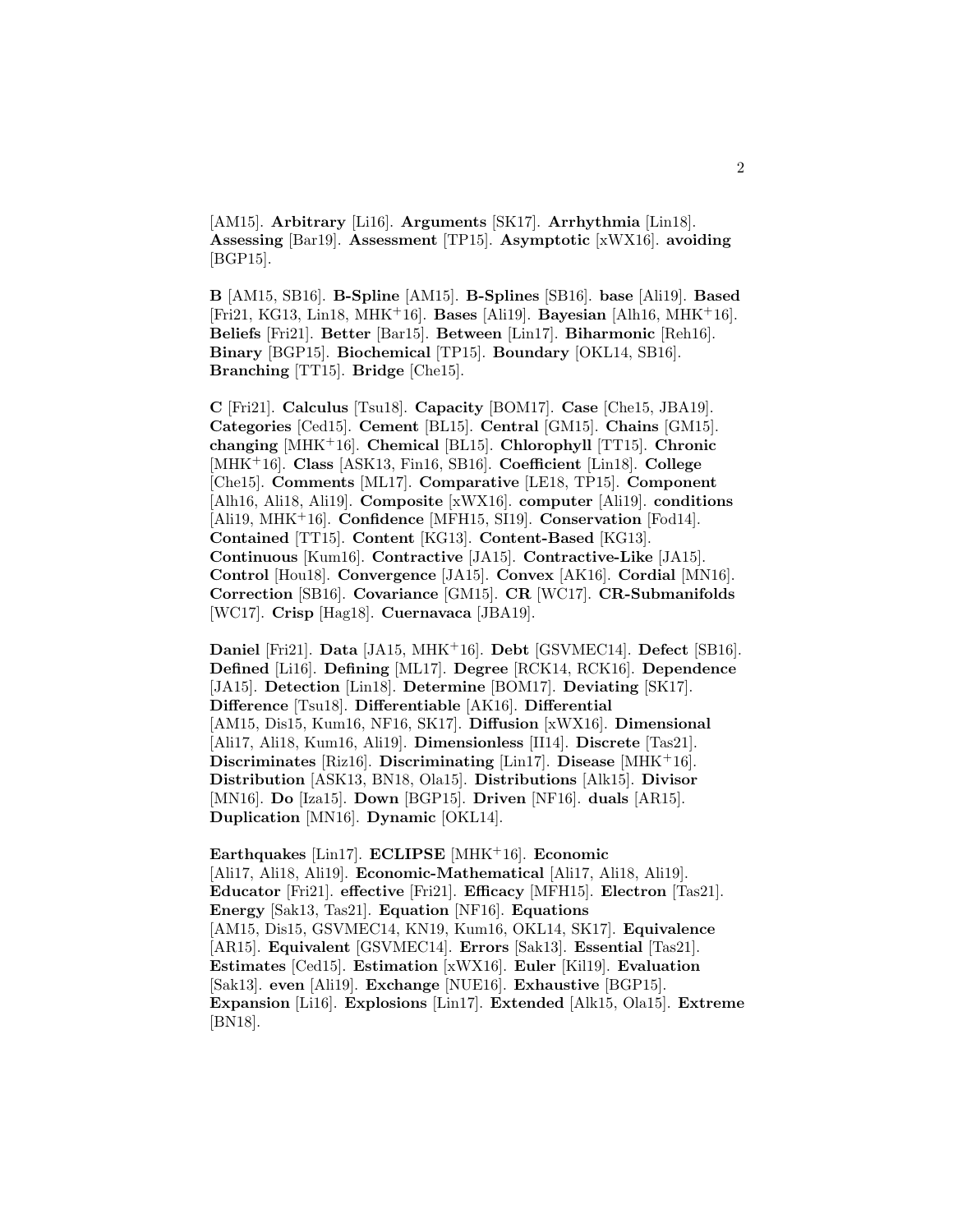**Factors** [Ali17, Ali18, BOM17]. **Family** [Alk15, Saj16]. **Financial** [NUE16]. **Fit** [Ced15]. **Five** [Tas21]. **Flexible** [Hou18]. **Flux** [Fod14]. **following** [JBA19]. **Follows** [Iza15]. **Forecasts** [Sak13]. **Forms** [Reh16]. **Formula** [Kil19]. **Four** [KG13]. **Fourier** [Li16]. **Fractional** [AM15, SK17]. **frames** [AR15]. **Fredholm** [Alt21]. **Friedrichs** [Fod14]. **Function** [AK16, Saj16]. **Functions** [Das13, Li16, Ola15]. **Fuzzy** [Hag18].

**Generalized** [Alk15, Ola15]. **Generating** [Das13]. **Generation** [BGP15]. **germs** [Riz16]. **Godunov** [Fod14]. **Gompertz** [BN18]. **Goodness** [Ced15]. **Grade** [KG13]. **Graded** [Ced15]. **Graphs** [MN16]. **Gronwall** [Kha15]. **Groups** [WY16]. **GV** [WY16]. **GV-Semi** [WY16].

**Hartford** [Che15]. **Hausdorff** [Dis15]. **healing** [BL15]. **heterogeneous** [MHK<sup>+</sup>16]. **Hierarchical** [dA17]. **High** [KG13]. **Hilbert** [AR15]. **Hillyer** [Che15]. **Hubbard** [Tas21]. **Hypothesis** [MFH15, ML17].

**II** [RCK16]. **Implications** [GSVMEC14]. **Improved** [SI19]. **Improving** [Che15, Fri21]. **Impulses** [Dis15]. **Indicator** [Fod14]. **Inequalities** [Kha15, Kir14]. **Influence** [Ali17, Ali18]. **Inputs** [Hag18]. **Integral** [Kha15, Kir14]. **Integrate** [Kil19]. **Integro** [AM15, Kum16]. **Interval** [SI19]. **Intervals** [Li16]. **invariant** [Reh16]. **Inverse** [BN18]. **Investigation** [Fod14]. **Iraq** [BOM17]. **Itˆo** [NF16]. **Iterated** [SB16]. **Iterative** [JA15].

**Kaehlerian** [WC17]. **Kenmotsu** [Reh16]. **Kernel** [dA17]. **kernels** [dA17].

**Lattice** [WY16]. **Law** [Iza15]. **Laws** [Fod14]. **Lax** [Fod14]. **Lie** [NF16]. **Lifts** [r15]. **Like** [JA15]. **Limit** [GM15]. **Limited** [Li16]. **Linear** [AM15, Ali17, Ali18, Bar19, Fin16, LE18, Ali19]. **Local** [xWX16]. **Locating** [AK16]. **Log** [Iza15]. **Logarithmic** [Tsu18]. **Logistic** [Ola15]. **Loop** [GM15].

**Manifold** [WC17]. **Manifolds** [Reh16]. **map** [Riz16]. **Maps** [Fin16]. **Markov** [GM15]. **Master** [RCK14, RCK16]. **Mathematical** [Ali17, Ali18, BL15, DCD15, II14, Ali19]. **Mathematics** [RCK14, RCK16]. **Mean** [Tsu18]. **Measures** [Bar15, KG13]. **Measuring** [BOM17, Fri21]. **Mechanism** [BL15]. **Memory** [Iza15]. **meta** [MHK<sup>+</sup>16]. **meta-analysis** [MHK<sup>+</sup>16]. **Method** [AM15, Ali18, Lin17]. **Methods** [Fod14]. **Mexico** [JBA19]. **Mixed** [Bar19]. **Mixing** [Hag18]. **Mode** [Ali18]. **Model** [BL15, Ced15, Che15, DCD15, GSVMEC14, Hag18, Sak13, Tas21, TT15, II14, xWX16, MHK<sup>+</sup>16, Fri21]. **model-based** [MHK<sup>+</sup>16]. **Models** [Ali17, Bar19, Ali19]. **Modern** [RCK14, RCK16]. **Modified** [ASK13]. **Morelos** [JBA19]. **most** [Fri21]. **Multi** [Kum16]. **Multiple** [Bar19, MHK<sup>+</sup>16]. **Multitype** [TT15]. **multivariante** [Ali19]. **Multivariate** [Ali18].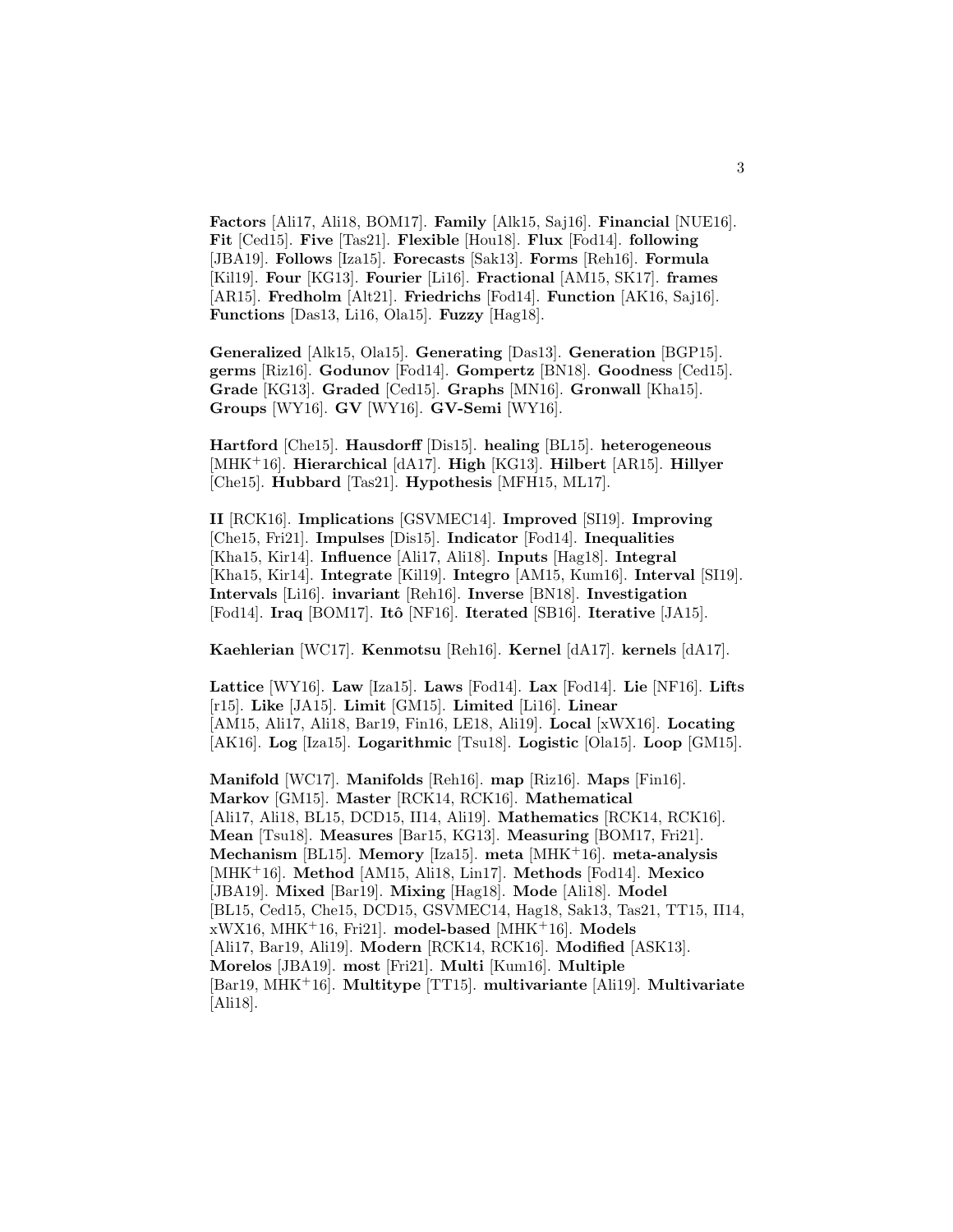**Negatively** [Ola15]. **Networks** [TP15]. **Nigerian** [NUE16]. **Non** [AK16]. **Non-Differentiable** [AK16]. **Nonlinear** [Fod14, Kha15, SB16]. **Normal** [WC17]. **Notes** [r15]. **Null** [ML17]. **Number** [Ced15]. **Numbers** [Iza15].

**Observation** [MFH15]. **Obstructive** [MHK<sup>+</sup>16]. **One** [Saj16]. **Operator** [Tas21]. **Operators** [GM15, JA15]. **Optimal** [UAR16]. **Optimization** [NUE16]. **Optimizer** [AK16]. **Option** [Bar15]. **Orbital** [Dis15]. **Oscillation** [SK17]. **Overdue** [MFH15].

**Paracontact** [r15]. **Parameter** [Saj16]. **Parametric** [SSJ15]. **Pareto** [BN18]. **Partial** [SK17]. **Pencils** [Alt21]. **Perception** [Fri21]. **Performance** [Che15]. **Periodic** [Iza15]. **Phytoplankton** [TT15]. **Picard** [JA15]. **Piecewise** [Ali17, Ali18, Fin16, Ali19]. **Piecewise-Linear** [Ali18, Ali19]. **Plate** [Hou18]. **Point** [SB16]. **Poisson** [NF16]. **Polynomial** [Li16]. **Population** [TT15]. **Portfolio** [NUE16]. **Positive** [OKL14]. **Potential** [KN19]. **Power** [Alk15]. **Practical** [GSVMEC14]. **Precision** [Ced15]. **Prediction** [Ali18, Ali19]. **Principal** [Alh16]. **Probability** [Bar15, MHK<sup>+</sup>16]. **Problem** [DCD15]. **Problems** [SB16]. **Process** [Ali18, NF16, TT15]. **Program** [Che15]. **Programs** [RCK14, RCK16]. **Properties** [ASK13, Alt21, xWX16, WY16]. **Psychometric** [Ced15]. **Pulmonary** [MHK<sup>+</sup>16].

**Quantile** [BOM17, xWX16]. **Quartet** [Tas21]. **Quasi** [Ola15, WC17]. **Quasi-Range** [Ola15]. **Quenching** [KN19]. **Quest** [Bar15].

**Random** [Iza15]. **Randomness** [Bar19, Iza15]. **Range** [Ola15]. **Reaction** [BL15]. **Regard** [Ali17, Ali18]. **Regression** [Alh16, BOM17, Hag18, LE18, xWX16]. **Reliability** [UAR16]. **Response** [Ced15]. **Restructuring** [GSVMEC14]. **Result** [JA15]. **Retarded** [Kha15]. **RKDG** [Fod14]. **Robust** [LE18]. **Rule** [JBA19]. **Rule-following** [JBA19].

**SARFIMA** [Sak13]. **Scalar** [Fod14]. **Scale** [Ced15, Kum16]. **Scheme** [JA15]. **School** [Fri21]. **School-Based** [Fri21]. **Schools** [KG13]. **SDFA** [Lin17]. **see** [Fri21]. **Self** [BL15]. **Self-healing** [BL15]. **Semi** [WY16]. **Semilinear** [KN19]. **Sequences** [BGP15, Iza15]. **Series** [Alk15, Li16]. **Services** [NUE16]. **Sextet** [Tas21]. **Shearlet** [Kum16]. **Shrinkage** [Kum16, Lin18]. **Simulation** [TP15, Ali19]. **Singular** [Saj16]. **Skewed** [Ola15]. **Smoothness** [Fod14]. **software** [Ali19]. **Solution** [AM15]. **Solutions** [Dis15, OKL14, SK17]. **Some** [KN19, r15]. **Space** [AK16, Ali17, Ali18, Reh16, Ali19]. **spaces** [AR15]. **Spectra** [Tas21]. **Spectrum** [Tas21]. **Spline** [AM15]. **Splines** [SB16]. **Stability** [Dis15]. **States** [Tas21]. **Statistical** [MFH15, SSJ15]. **Stochastic** [NF16]. **Stock** [NUE16]. **Stocks** [NUE16]. **Strategies** [Fri21]. **Strength** [Fri21]. **Strength/Beliefs** [Fri21]. **Strongly** [SB16]. **Structural** [Hou18].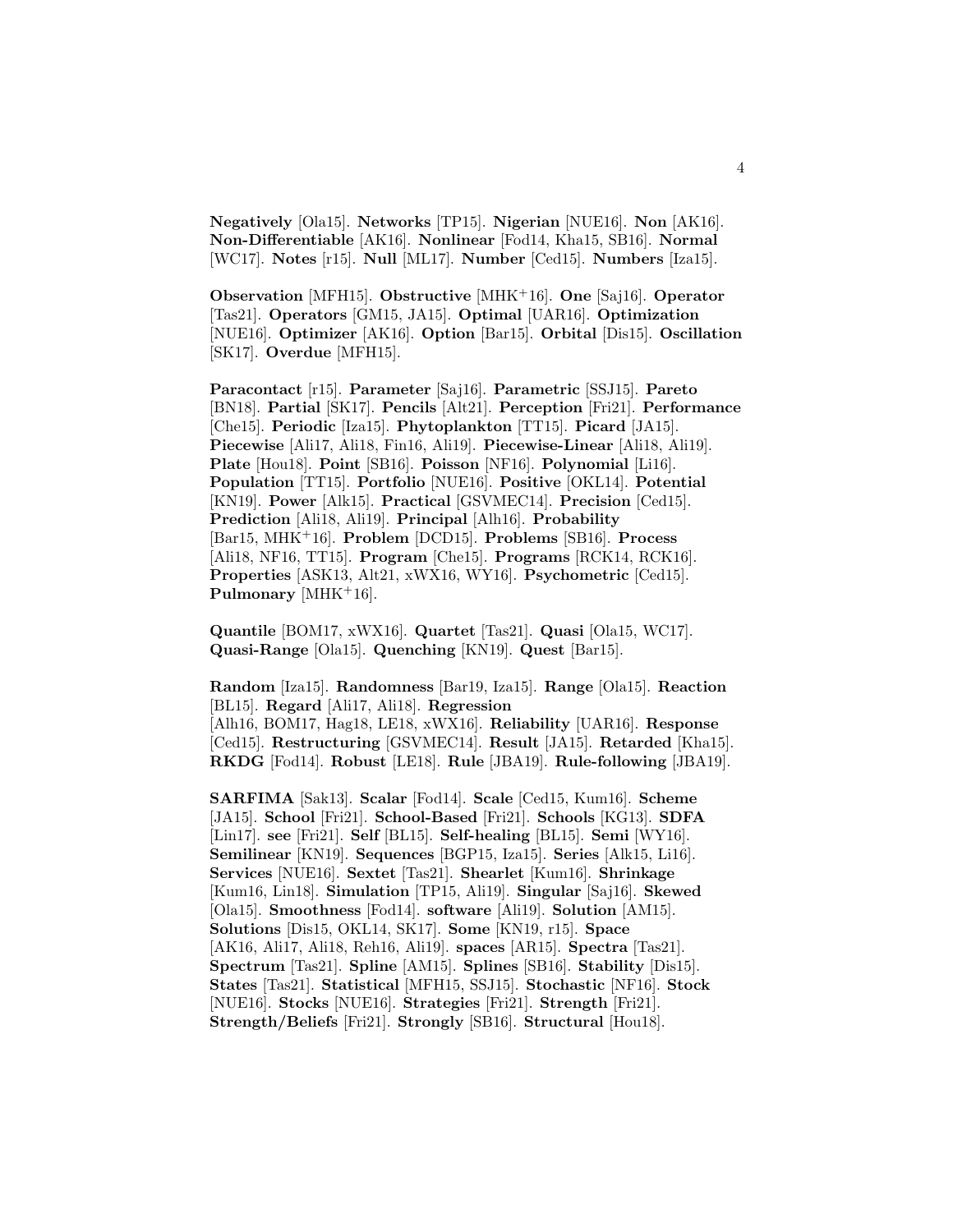**Structure** [Dis15, Tas21]. **Structures** [r15]. **Student** [Che15, Fri21]. **Study** [Che15, JBA19, LE18]. **Sub** [dA17, Reh16]. **Sub-kernels** [dA17]. **Submanifolds** [WC17]. **Suggestions** [ML17]. **Summer** [Che15]. **Survey** [RCK14, RCK16]. **Switching** [MN16]. **Symmetry** [NF16]. **System** [AM15]. **Systems** [Tas21].

**TELBS** [LE18]. **Test** [La 16, MFH15]. **Testing** [Bar19, MFH15]. **Testlets** [SSJ15]. **Tests** [KG13, ML17]. **their** [AR15]. **Theoretical** [GSVMEC14]. **Theory** [Bar15, BN18, GM15]. **Therein** [TT15]. **Three** [Ali18]. **Three-Component** [Ali18]. **Time** [KN19, xWX16, MHK<sup>+</sup>16]. **Time-Varying** [xWX16]. **Tobit** [Alh16]. **Tools** [TP15]. **Tournament** [DCD15]. **Traffic** [JBA19]. **Transform** [Kum16]. **Traveling** [DCD15]. **Two** [SB16]. **Two-Point** [SB16]. **Type** [Bar19, Kha15].

**U.S.** [RCK14, RCK16]. **Unaccounted** [Ali17, Ali18]. **uncertainty** [Ali19]. **University** [Che15]. **Up-Down** [BGP15]. **Using** [AM15, BOM17, Fod14, Fri21, JA15, ML17].

**Value** [BN18, OKL14, SB16]. **Values** [ML17, Saj16]. **Variable** [Dis15, Hou18]. **Variances** [La 16]. **Varying** [Ced15, xWX16]. **Vector** [Ali17, Ali18, SK17, Ali19]. **Volterra** [AM15].

**Wavelet** [Kum16, Lin18]. **Weibull** [ASK13, Alk15]. **Weighted** [ASK13]. **which** [Fri21]. **Words** [BGP15].

# **References**

# **Achi:2016:LON**

[AK16] Godswill U. Achi and Agomoh Ugochukwu K. Locating the optimizer of a non-differentiable convex function in N-space. American Review of Mathematics and Statistics, 4(1):61–72, June 2016. CODEN ???? ISSN 2374-2348 (print), 2374-2356 (electronic).

## **Alhusseini:2016:BTP**

[Alh16] Fadel Hamid Hadi Alhusseini. Bayesian tobit principal component regression with application. American Review of Mathematics and Statistics, 4(2):63–73, December 2016. CODEN ???? ISSN 2374-2348 (print), 2374-2356 (electronic).

# **Aliyev:2017:PLE**

[Ali17] Azad Gabiloglu Aliyev. Piecewise linear economic-mathematical models with regard to unaccounted factors influence in 3 dimensional vector space. American Review of Mathematics and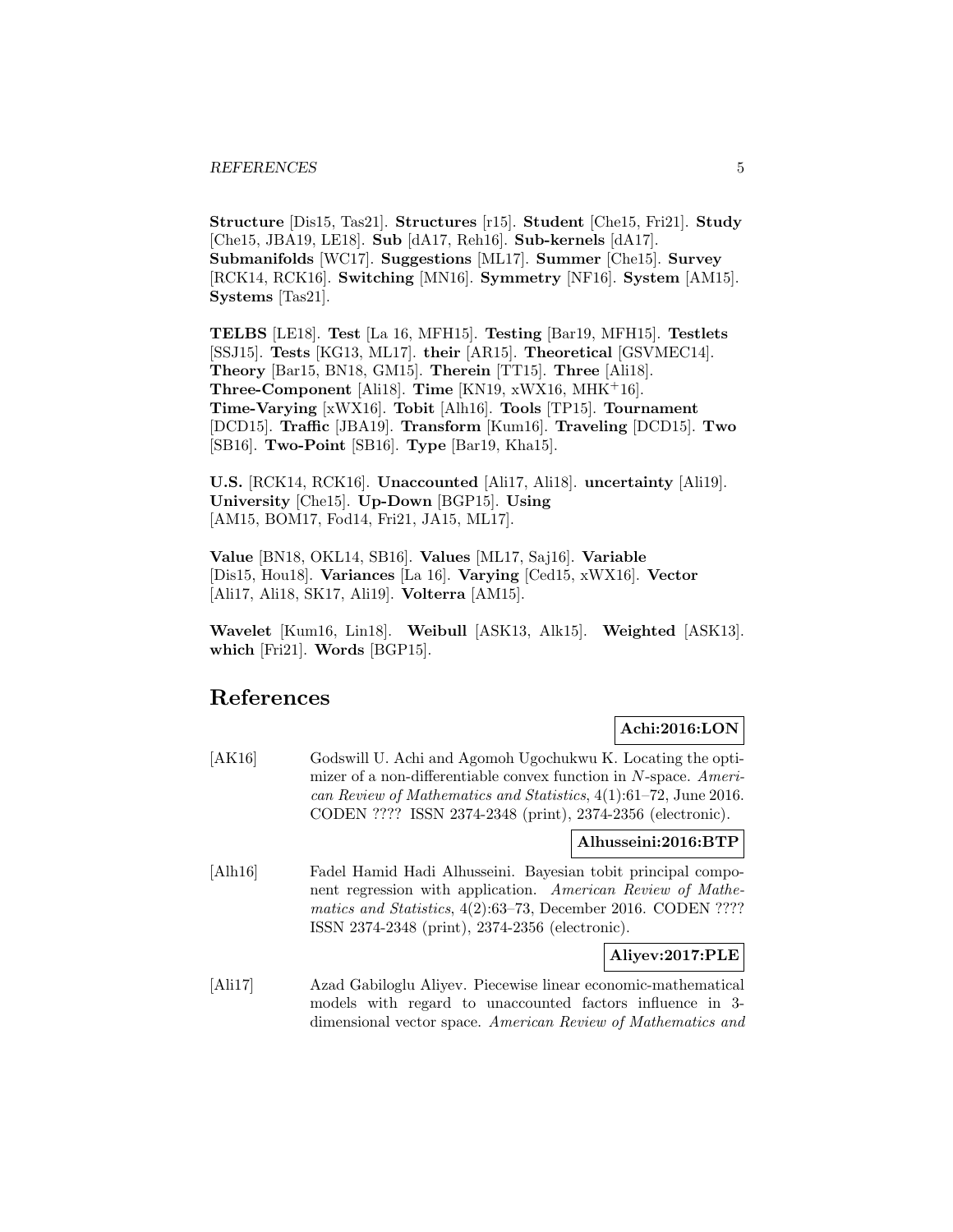Statistics, 5(1):7–28, June 2017. CODEN ???? ISSN 2374-2348 (print), 2374-2356 (electronic).

# **Aliyev:2018:TCP**

[Ali18] Azad Gabiloglu Aliyev. Three-component piecewise-linear economic-mathematical mode and method of multivariate prediction of economic process with regard to unaccounted factors influence in 3-dimensional vector space. American Review of Mathematics and Statistics, 6(1):37–62, June 2018. CODEN ???? ISSN 2374-2348 (print), 2374-2356 (electronic).

# **Aliyev:2019:BSC**

[Ali19] Azad Gabiloglu Aliyev. Bases of software for computer simulation and multivariante prediction of economic even at uncertainty conditions on the base of n-component piecewise-linear economicmathematical models in m-dimensional vector space. American Review of Mathematics and Statistics, 7(1):12–36, June 2019. CODEN ???? ISSN 2374-2348 (print), 2374-2356 (electronic).

# **Alkarni:2015:GEW**

[Alk15] Said H. Alkarni. Generalized extended Weibull power series family of distributions. American Review of Mathematics and Statistics, 3(2):53–68, December 2015. CODEN ???? ISSN 2374-2348 (print), 2374-2356 (electronic).

# **Altaweel:2021:FPP**

[Alt21] Nifeen Altaweel. Fredholm properties for pencils. American Review of Mathematics and Statistics, 9(1):1–11, June 2021. CO-DEN ???? ISSN 2374-2348 (print), 2374-2356 (electronic).

#### **Al-Marashi:2015:ASS**

[AM15] Adel A. Al-Marashi. Approximate solution of the system of linear fractional integro–differential equations of Volterra using B-spline method. American Review of Mathematics and Statistics, 3(2): 39–47, December 2015. CODEN ???? ISSN 2374-2348 (print), 2374-2356 (electronic).

# **Alijani:2015:EFT**

[AR15] Azadeh Alijani and Zohreh Rahbani. Equivalence frames and their duals in Hilbert spaces. American Review of Mathematics and Statistics, 3(2):61–69, December 2015. CODEN ???? ISSN 2374-2348 (print), 2374-2356 (electronic).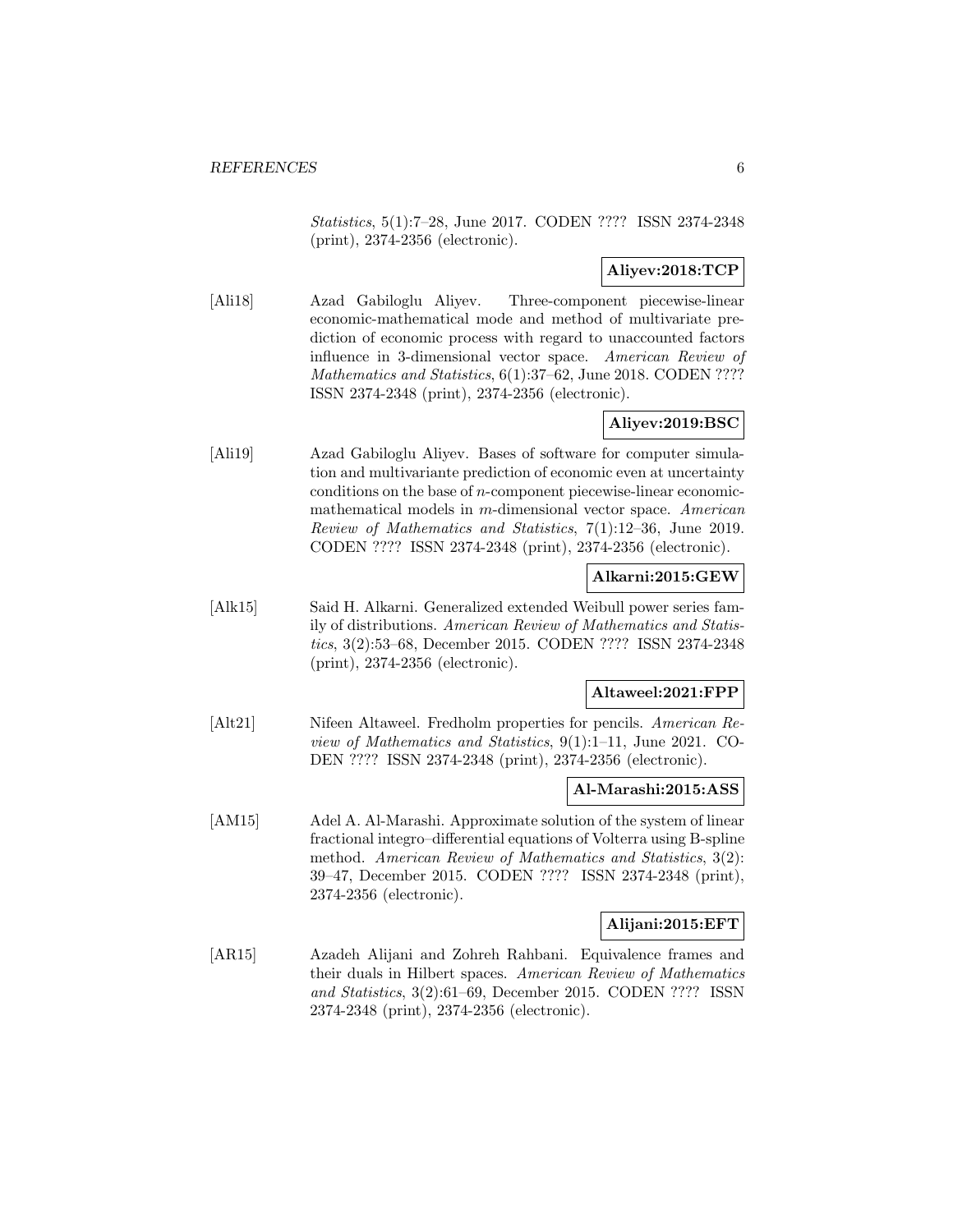#### **Aleem:2013:CMW**

[ASK13] M. Aleem, M. Sufyan, and N. S. Khan. A class of modified weighted Weibull distribution and its properties. American Review of Mathematics and Statistics, 1(1):29–37, December 2013. CODEN ???? ISSN 2374-2348 (print), 2374-2356 (electronic). URL http://armsnet.info//journals/arms/Vol\_1\_ No\_1\_December\_2013/3.pdf.

#### **Barnard:2015:OPT**

[Bar15] John J Barnard. Option probability theory: a quest for better measures. American Review of Mathematics and Statistics, 3 (1):61–69, June 2015. CODEN ???? ISSN 2374-2348 (print), 2374-2356 (electronic).

#### **Barnabani:2019:TMT**

[Bar19] Marco Barnabani. An F-type multiple testing approach for assessing randomness of linear mixed models. American Review of Mathematics and Statistics, 7(2):15–28, December 2019. CO-DEN ???? ISSN 2374-2348 (print), 2374-2356 (electronic).

#### **Bilotta:2015:AEG**

[BGP15] Stefano Bilotta, Elisabetta Grazzini, and Elisa Pergola. An algorithm for the exhaustive generation of binary words avoiding up-down sequences. American Review of Mathematics and Statistics, 3(1):9–21, June 2015. CODEN ???? ISSN 2374-2348 (print), 2374-2356 (electronic).

# **Bell:2015:MMC**

[BL15] Joseph E. Bell and Dr. Tuwaner Lamar. A mathematical model of a chemical reaction mechanism for self-healing cement. American Review of Mathematics and Statistics, 3(1):1–8, June 2015. CODEN ???? ISSN 2374-2348 (print), 2374-2356 (electronic).

#### **Bashir:2018:GIP**

[BN18] Shakila Bashir and Itrat Batool Naqvi. The Gompertz inverse Pareto distribution and extreme value theory. American Review of Mathematics and Statistics, 6(2):30–37, December 2018. CO-DEN ???? ISSN 2374-2348 (print), 2374-2356 (electronic).

# **Bager:2017:UAQ**

[BOM17] Ali Sadig Mohommed Bager, Meshal Harbi Odah, and Bahr Kadhim Mohammed. Using approach quantile regression to deter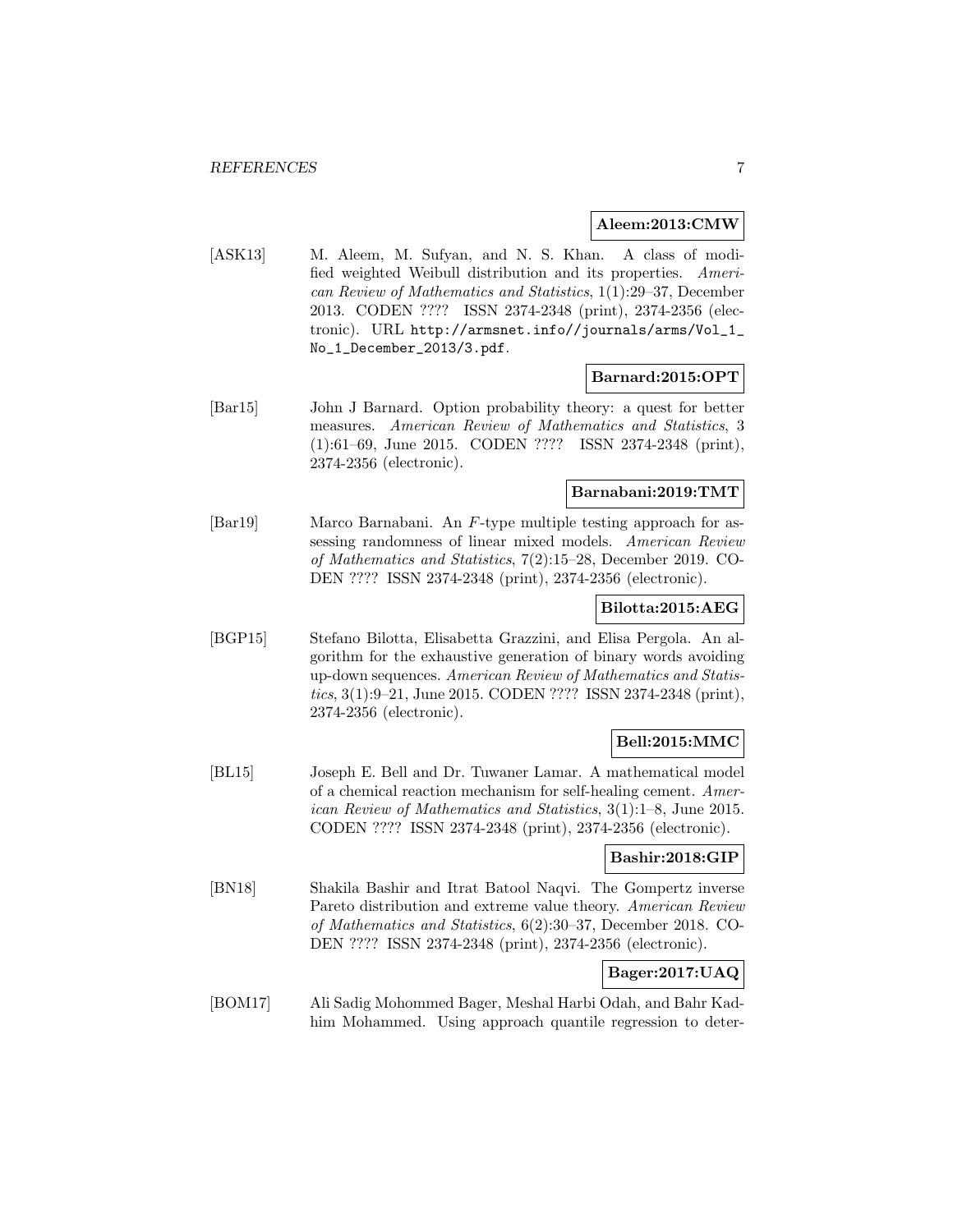mine the factors affecting measuring capacity in Iraq. American Review of Mathematics and Statistics, 5(1):35–44, June 2017. CODEN ???? ISSN 2374-2348 (print), 2374-2356 (electronic).

## **Cedeno:2015:GFP**

[Ced15] Yuliana Mora Cedeño. Goodness of fit and precision of the graded response model estimates of a psychometric scale at varying number of categories. American Review of Mathematics and Statistics, 3(2):25–29, December 2015. CODEN ???? ISSN 2374-2348 (print), 2374-2356 (electronic).

#### **Cheser:2015:UHH**

[Che15] Elena A. Cheser. The University of Hartford, Hillyer College Summer Bridge Program: a model and case study for improving student academic performance. American Review of Mathematics and Statistics, 3(1):27–33, June 2015. CODEN ???? ISSN 2374- 2348 (print), 2374-2356 (electronic).

#### **Casanova-del-Ange:2017:HKS**

[dA17] Francisco Casanova del Ange. Hierarchical kernel and subkernels. American Review of Mathematics and Statistics, 5(1): 29–34, June 2017. CODEN ???? ISSN 2374-2348 (print), 2374- 2356 (electronic).

# **Das:2013:GF**

[Das13] Sabuj Das. Generating functions for  $P^0(N)$  and  $P^d(N)$ . American Review of Mathematics and Statistics, 1(1):38–40, December 2013. CODEN ???? ISSN 2374-2348 (print), 2374-2356 (electronic). URL http://armsnet.info//journals/arms/Vol\_1\_ No\_1\_December\_2013/4.pdf.

#### **Dorrepaal:2015:MMT**

[DCD15] J. Mark Dorrepaal, George Chackman, and Brian Dorrepaal. A mathematical model for the traveling tournament problem. American Review of Mathematics and Statistics, 3(2):7–14, December 2015. CODEN ???? ISSN 2374-2348 (print), 2374-2356 (electronic).

#### **Dishlieva:2015:OHS**

[Dis15] Katya G. Dishlieva. Orbital Hausdorff stability of the solutions of differential equations with variable structure and impulses. American Review of Mathematics and Statistics, 3(1):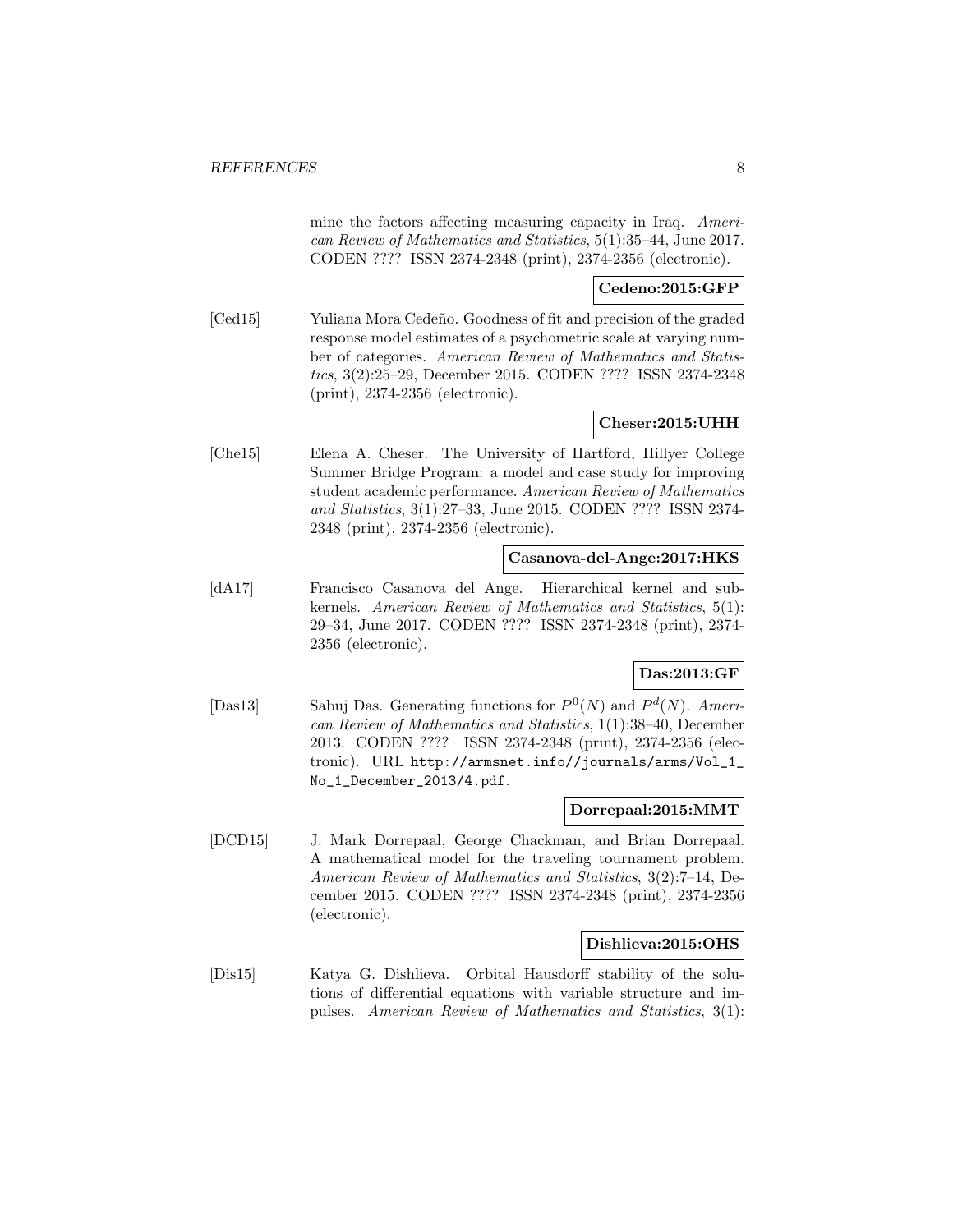70–87, June 2015. CODEN ???? ISSN 2374-2348 (print), 2374- 2356 (electronic).

# **Fineschi:2016:CPL**

[Fin16] Franco Fineschi. A class of piecewise linear maps. American Review of Mathematics and Statistics, 4(2):48–62, December 2016. CODEN ???? ISSN 2374-2348 (print), 2374-2356 (electronic).

# **Fode:2014:IGF**

[Fod14] Adamou M. Fode. Investigation of Godunov flux against Lax Friedrichs' flux for the RKDG methods on the scalar nonlinear conservation laws using smoothness indicator. American Review of Mathematics and Statistics, 2(2):43–53, December 2014. CO-DEN ???? ISSN 2374-2348 (print), 2374-2356 (electronic).

# **Fritz:2021:MPS**

[Fri21] Daniel C. Fritz. Measuring the perception strength/beliefs of educators' of school-based strategies using the Daniel C. Fritz Perception Model to see which is most effective in improving student achievement. American Review of Mathematics and Statistics, 9 (1):41–68, 2021. ISSN 2374-2348 (print), 2374-2356 (electronic).

#### **Gillespie:2015:COC**

[GM15] P. Gillespie and S. Molchanov. Covariance operators and the central limit theory for "loop" Markov chains. American Review of Mathematics and Statistics, 3(2):1–6, December 2015. CODEN ???? ISSN 2374-2348 (print), 2374-2356 (electronic).

#### **Garcia-Santillan:2014:RDM**

[GSVMEC14] Arturo Garc´ıa-Santill´an, Francisco Venegas-Mart´ınez, and Milka Elena Escalera-Chávez. Restructuring debt model with equivalent equations: Theoretical and practical implications. American Review of Mathematics and Statistics, 2(2):91–106, December 2014. CODEN ???? ISSN 2374-2348 (print), 2374- 2356 (electronic).

#### **Haggag:2018:NFR**

[Hag18] Magda M. M. Haggag. A new fuzzy regression model by mixing fuzzy and crisp inputs. American Review of Mathematics and Statistics, 6(2):9–25, December 2018. CODEN ???? ISSN 2374- 2348 (print), 2374-2356 (electronic).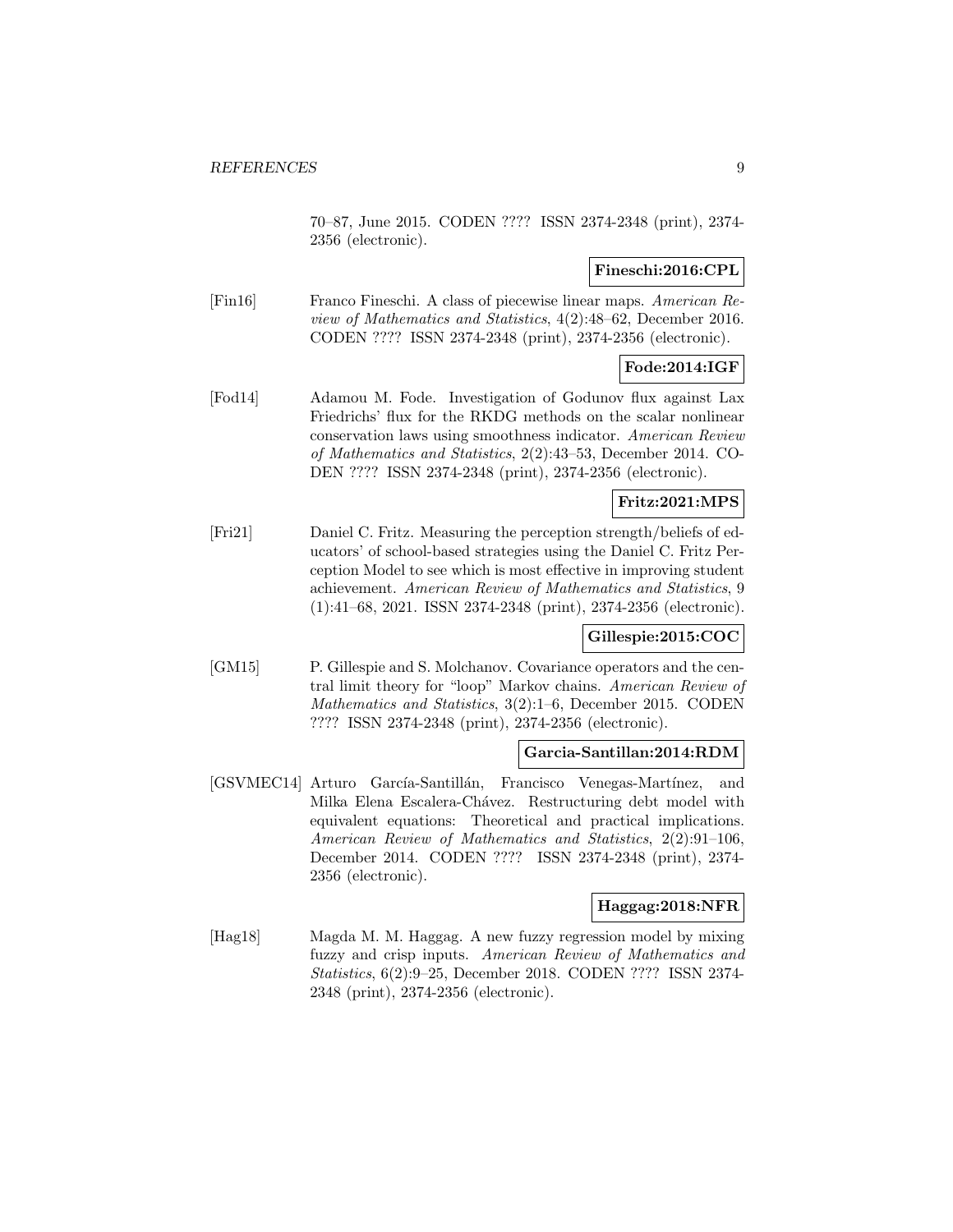## **Hou:2018:VSC**

[Hou18] Xuezhang Hou. A variable structural control for a flexible plate. American Review of Mathematics and Statistics, 6(2):1–8, December 2018. CODEN ???? ISSN 2374-2348 (print), 2374-2356 (electronic).

# **Torain:2014:DMM**

[II14] David S. Torain II. A dimensionless mathematical model. American Review of Mathematics and Statistics, 2(2):01–26, December 2014. CODEN ???? ISSN 2374-2348 (print), 2374-2356 (electronic).

## **Izabel:2015:DSR**

[Iza15] David Izabel. Do[es] the sequences of random numbers follows a log periodic law? Randomness has memory? American Review of Mathematics and Statistics, 3(1):88–105, June 2015. CODEN ???? ISSN 2374-2348 (print), 2374-2356 (electronic).

# **Jamil:2015:CDD**

[JA15] Zeana Z. Jamil and Buthainah A. A. Ahmed. Convergence and data dependence result for Picard S-iterative scheme using contractive-like operators. American Review of Mathematics and Statistics, 3(2):83–86, December 2015. CODEN ???? ISSN 2374-2348 (print), 2374-2356 (electronic).

## **Jimenez:2019:RFT**

[JBA19] Sergio Sedano Jiménez, Javier Ferrero Berlanga, and Gabriel Dorantes Argandar. Rule-following in traffic: a case study for Cuernavaca, Morelos (Mexico). American Review of Mathematics and Statistics, 7(2):10–14, December 2019. CODEN ???? ISSN 2374- 2348 (print), 2374-2356 (electronic).

#### **Khodadady:2013:TTM**

[KG13] Ebrahim Khodadady and Elmira Ghergloo. S-tests and Ctests: Measures of content-based achievement at grade four of high schools. American Review of Mathematics and Statistics, 1(1):01–16, December 2013. CODEN ???? ISSN 2374-2348 (print), 2374-2356 (electronic). URL http://armsnet.info// journals/arms/Vol\_1\_No\_1\_December\_2013/1.pdf.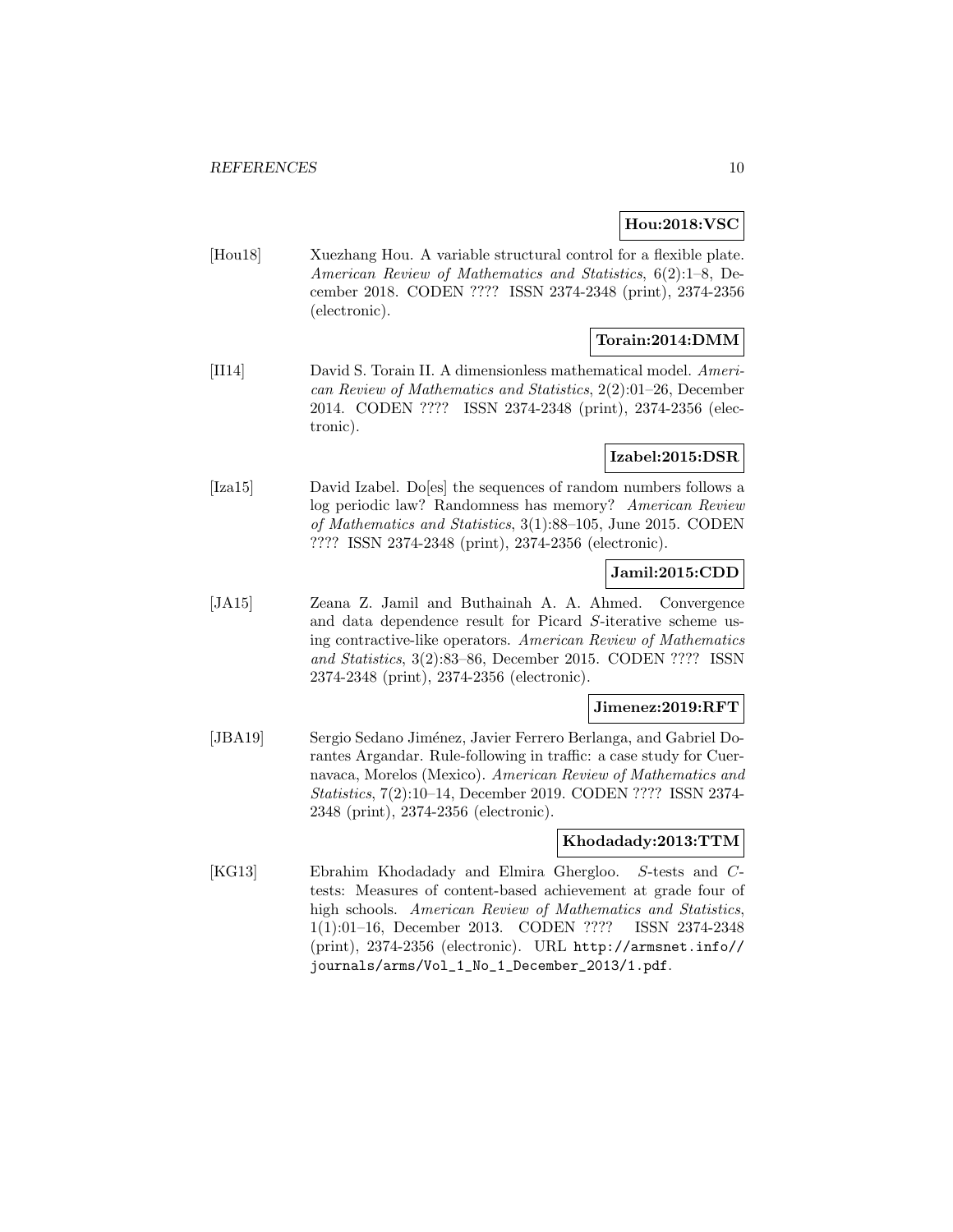#### **Khan:2015:NRI**

[Kha15] Zareen A. Khan. Nonlinear retarded integral inequalities of Gronwall type. American Review of Mathematics and Statistics,  $3(2)$ : 15–23, December 2015. CODEN ???? ISSN 2374-2348 (print), 2374-2356 (electronic).

# **Kilburn:2019:AEF**

[Kil19] Korey Kilburn. Applying Euler's formula to integrate  $e^{(a\theta)}\sin(b\theta)$ and  $e^{(a\theta)}\cos(b\theta)$ . American Review of Mathematics and Statistics, 7(2):1–2, December 2019. CODEN ???? ISSN 2374-2348 (print), 2374-2356 (electronic).

#### **Kirmaci:2014:NII**

[Kir14] Ugur S. Kirmaci. On new integral inequalities with applications. American Review of Mathematics and Statistics, 2(2):107–124, December 2014. CODEN ???? ISSN 2374-2348 (print), 2374- 2356 (electronic).

# **Kouakou:2019:QTS**

[KN19] Rémi K. Kouakou and Firmin K. N'gohissé. Quenching time for some semilinear equations with a potential. American Review of Mathematics and Statistics, 7(2):3–9, December 2019. CODEN ???? ISSN 2374-2348 (print), 2374-2356 (electronic).

# **Kumar:2016:MDC**

[Kum16] Devendra Kumar. Multi dimensional continuous shearlet transform and multi scale wavelet shrinkage with integro differential equations. American Review of Mathematics and Statistics, 4(2): 39–47, December 2016. CODEN ???? ISSN 2374-2348 (print), 2374-2356 (electronic).

# **LaBute:2016:ATV**

[La 16] Gerry La Bute. An alternate test for variances. American Review of Mathematics and Statistics, 4(1):11–16, June 2016. CODEN ???? ISSN 2374-2348 (print), 2374-2356 (electronic).

# **Li:2018:CST**

[LE18] Hong Li and Wayne M. Eby. A comparative study of TELBS robust linear regression. American Review of Mathematics and Statistics, 6(1):1–16, June 2018. CODEN ???? ISSN 2374-2348 (print), 2374-2356 (electronic).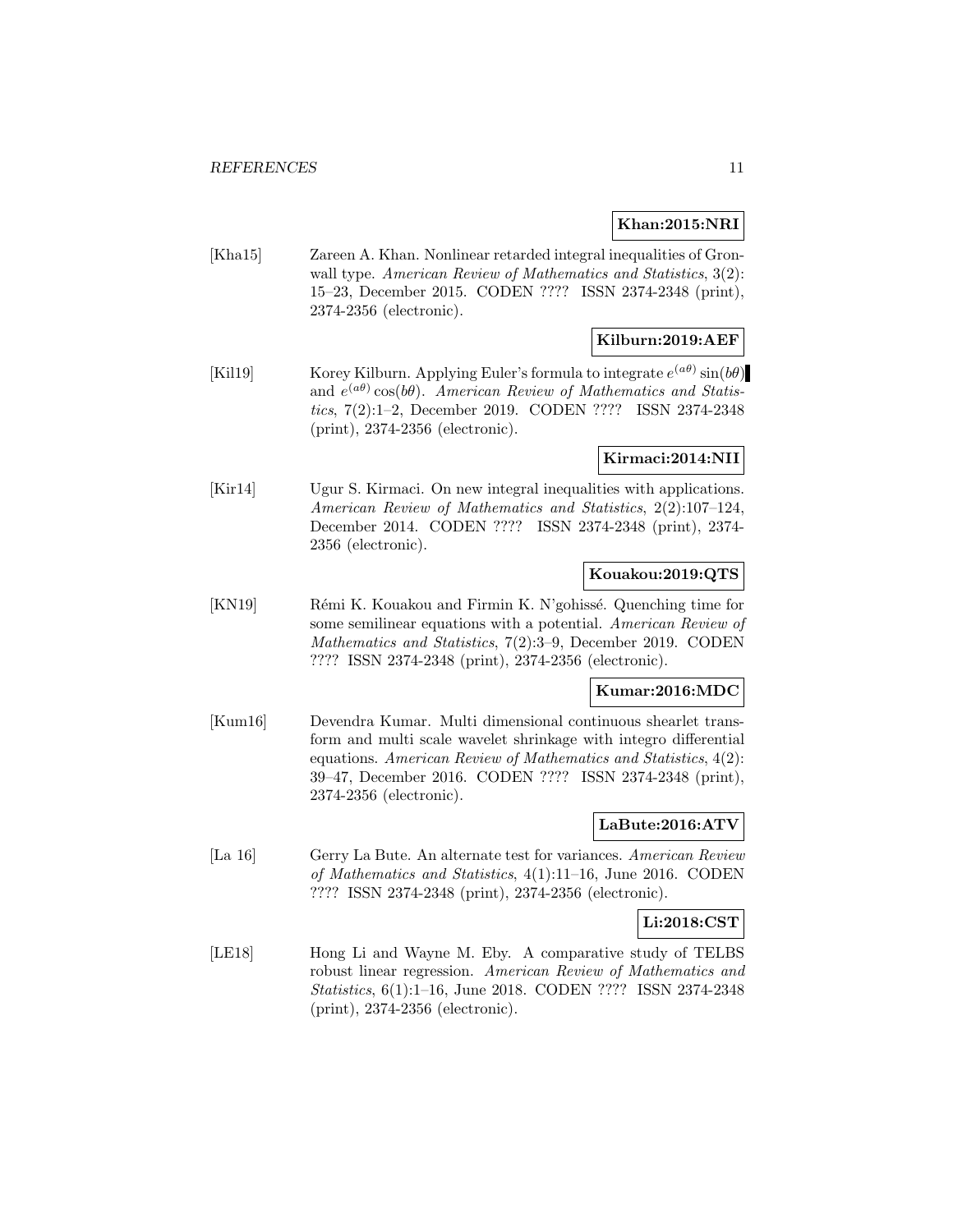# **Li:2016:FSF**

[Li16] Xianping Li. Fourier series for functions defined on arbitrary limited intervals with polynomial expansion. American Review of Mathematics and Statistics, 4(2):10–17, December 2016. CODEN ???? ISSN 2374-2348 (print), 2374-2356 (electronic).

# **Linhares:2017:DBE**

[Lin17] Raquel Romes Linhares. Discriminating between explosions and earthquakes by the SDFA method. American Review of Mathematics and Statistics, 5(2):1–5, December 2017. CODEN ???? ISSN 2374-2348 (print), 2374-2356 (electronic).

# **Linhares:2018:ADC**

[Lin18] Raquel Romes Linhares. Arrhythmia detection coefficient based on wavelet shrinkage. American Review of Mathematics and Statistics, 6(2):26–29, December 2018. CODEN ???? ISSN 2374- 2348 (print), 2374-2356 (electronic).

## **Marshall:2015:HTS**

[MFH15] David D. Marshall, Brandi N. Falley, and Mark S. Hamner. Hypothesis testing and statistical confidence: an overdue observation on the efficacy of a hypothesis test. American Review of Mathematics and Statistics, 3(1):22-26, June 2015. CODEN ???? ISSN 2374-2348 (print), 2374-2356 (electronic).

#### **Min:2016:COP**

[MHK<sup>+</sup>16] Kyongyob Min, Keita Hosoi, Yoshinori Kinoshita, Satoshi Hara, Tetsuo Takata, and Ayako Hara. Chronic obstructive pulmonary disease is a disease of multiple heterogeneous conditions changing over time: a Bayesian probability model-based meta-analysis of the ECLIPSE data. American Review of Mathematics and Statistics, 4(2):74–81, December 2016. CODEN ???? ISSN 2374-2348 (print), 2374-2356 (electronic).

# **Marshall:2017:CSD**

[ML17] David Marshall and Keston Lindsay. Comments and suggestions on defining and using P-values and null hypothesis tests. American Review of Mathematics and Statistics, 5(1):1–6, June 2017. CODEN ???? ISSN 2374-2348 (print), 2374-2356 (electronic).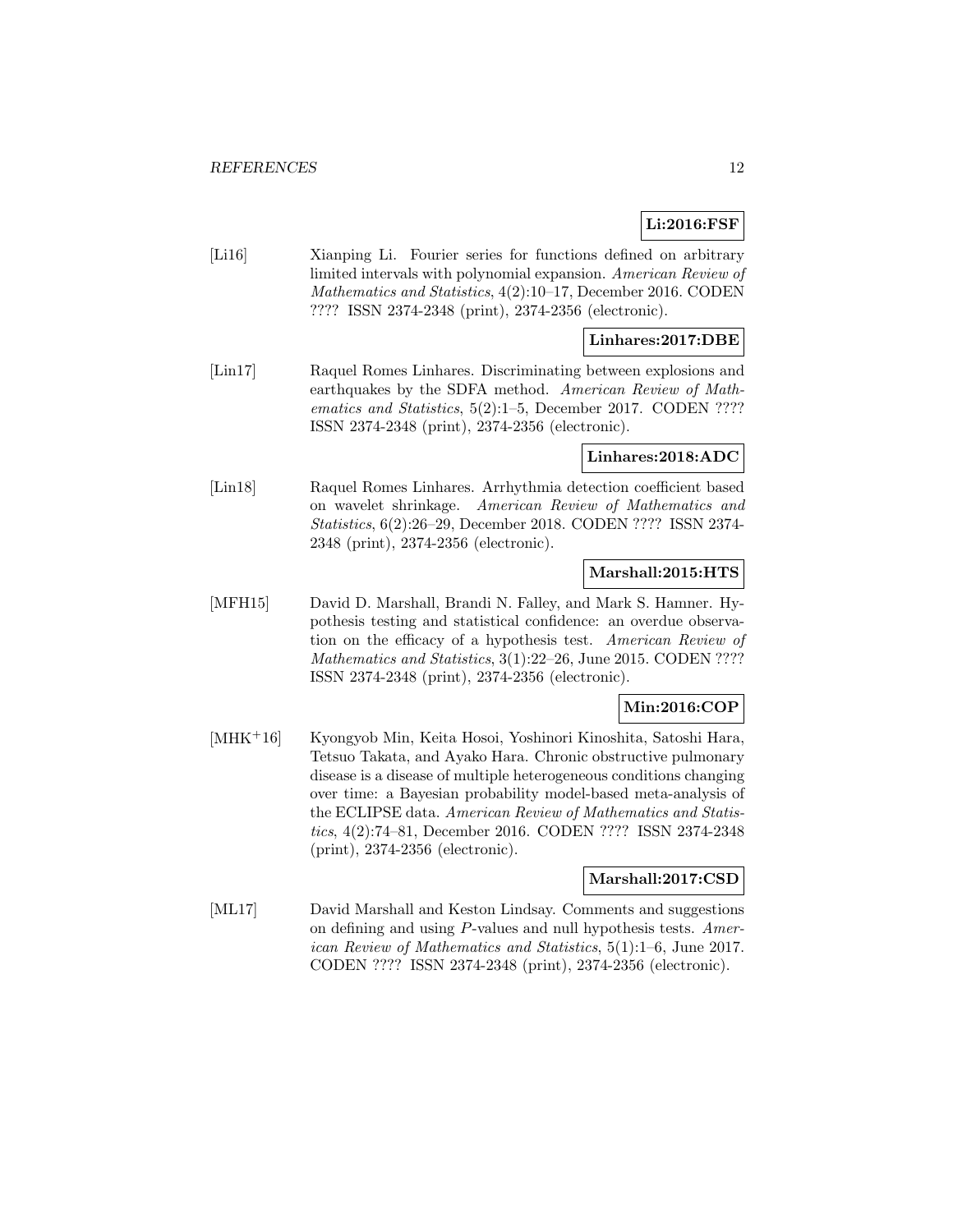## **Maya:2016:DSD**

[MN16] P. Maya and T. Nicholas. Duplication and switching of divisor cordial graphs. American Review of Mathematics and Statistics, 4(2):18–29, December 2016. CODEN ???? ISSN 2374-2348 (print), 2374-2356 (electronic).

# **Nass:2016:LSI**

[NF16] Aminu M. Nass and E. Fredericks. Lie symmetry of Itô stochastic differential equation driven by Poisson process. American Review of Mathematics and Statistics, 4(1):17–30, June 2016. CODEN ???? ISSN 2374-2348 (print), 2374-2356 (electronic).

#### **Nnanwa:2016:POF**

[NUE16] C. P. Nnanwa, T. C. Urama, and P. O. Ezepue. Portfolio optimization of financial services stocks in the Nigerian Stock Exchange. American Review of Mathematics and Statistics, 4(2): 1–9, December 2016. CODEN ???? ISSN 2374-2348 (print), 2374-2356 (electronic).

#### **Otunuga:2014:PSB**

[OKL14] Olusegun M. Otunuga, Basant Karna, and Bonita Lawrence. Positive solutions of boundary value dynamic equations. American Review of Mathematics and Statistics, 2(2):55–89, December 2014. CODEN ???? ISSN 2374-2348 (print), 2374-2356 (electronic).

#### **Olapade:2015:DFR**

[Ola15] A. K. Olapade. On the distribution functions of the range and the quasi-range of the negatively skewed extended generalized logistic distribution. American Review of Mathematics and Statistics, 3(2):31–38, December 2015. CODEN ???? ISSN 2374-2348 (print), 2374-2356 (electronic).

#### **r:2015:SNL**

[r15] Haşim Çayır. Some notes on lifts of almost paracontact structures. American Review of Mathematics and Statistics, 3(1):52– 60, June 2015. CODEN ???? ISSN 2374-2348 (print), 2374-2356 (electronic).

#### **Redmond:2014:MMM**

[RCK14] S. P. Redmond, Patricia S. Costello, and Lisa W. Kay. The modern mathematics Master's degree: a survey of U.S. programs.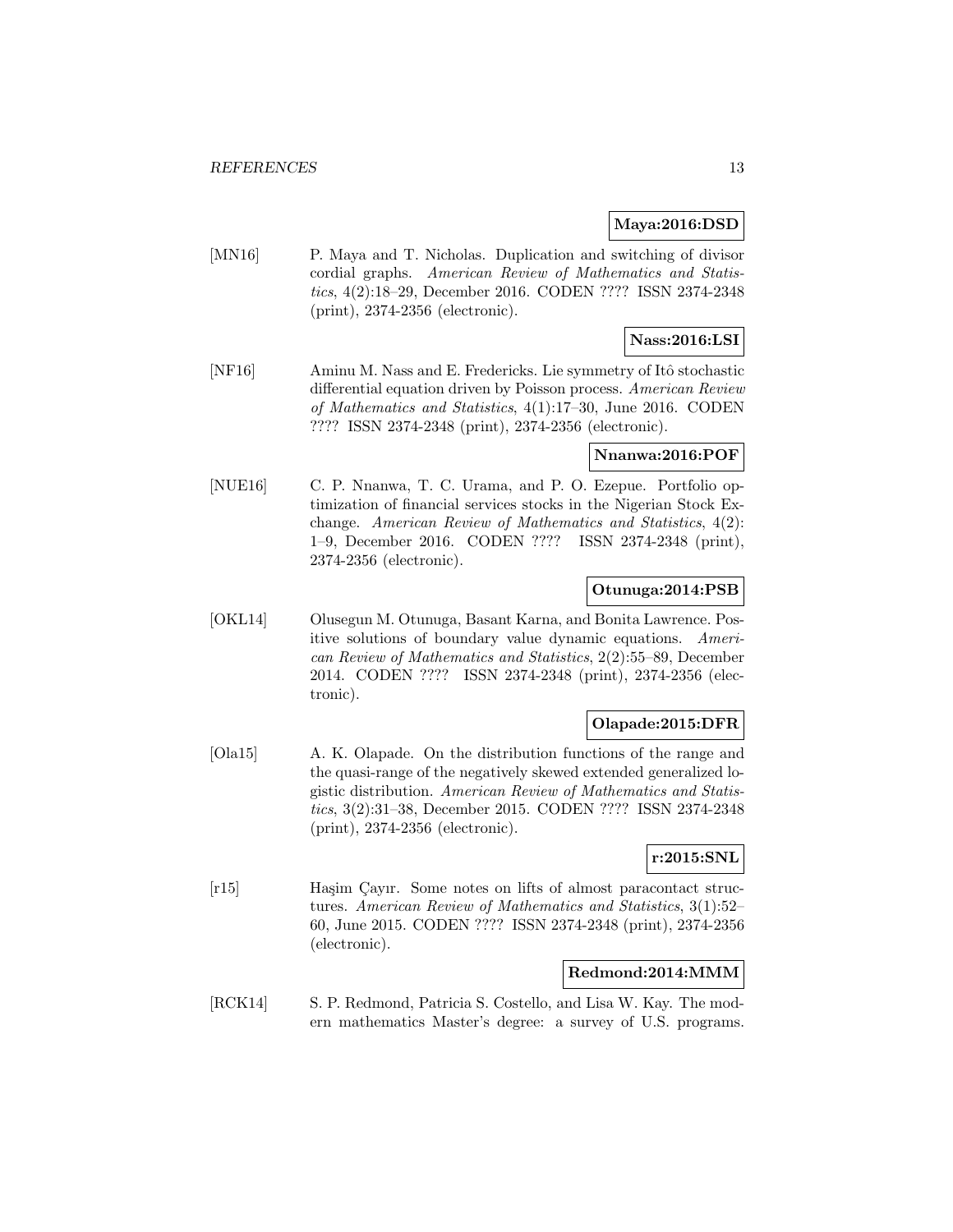American Review of Mathematics and Statistics, 2(2):27–42, December 2014. CODEN ???? ISSN 2374-2348 (print), 2374-2356 (electronic).

## **Redmond:2016:MMM**

[RCK16] S. P. Redmond, Patricia S. Costello, and Lisa W. Kay. The modern mathematics Master's degree II: a survey of U.S. programs. American Review of Mathematics and Statistics, 4(1):1–10, June 2016. CODEN ???? ISSN 2374-2348 (print), 2374-2356 (electronic).

# **Rehman:2016:BAI**

[Reh16] Najma Abdul Rehman. Biharmonic anti-invariant sub manifolds in kenmotsu space forms. American Review of Mathematics and Statistics, 4(1):73–79, June 2016. CODEN ???? ISSN 2374-2348 (print), 2374-2356 (electronic).

# **Rizziolli:2016:DMG**

[Riz16] E. C. Rizziolli. On the discriminates of map germs from  $C^{n+1}$  to  $C<sup>n</sup>$ ,  $n = 3:4$ . American Review of Mathematics and Statistics, 4(1):50–60, June 2016. CODEN ???? ISSN 2374-2348 (print), 2374-2356 (electronic).

# **Sajid:2016:SVO**

[Saj16] Dr. Mohammad Sajid. Singular values of one parameter family of function  $e^z + 1/2z$ . American Review of Mathematics and Statistics, 4(1):45–49, June 2016. CODEN ???? ISSN 2374-2348 (print), 2374-2356 (electronic).

#### **Sakhabakhsh:2013:EEE**

[Sak13] Leila Sakhabakhsh. An evaluation of errors in energy forecasts by the SARFIMA model. American Review of Mathematics and Statistics, 1(1):17–28, December 2013. CODEN ???? ISSN 2374- 2348 (print), 2374-2356 (electronic). URL http://armsnet. info//journals/arms/Vol\_1\_No\_1\_December\_2013/2.pdf.

#### **Somali:2016:IDC**

[SB16] Sennur Somali and Ayse Beler. Iterated defect correction with Bsplines for a class of strongly nonlinear two-point boundary value problems. American Review of Mathematics and Statistics, 4(1): 31–44, June 2016. CODEN ???? ISSN 2374-2348 (print), 2374- 2356 (electronic).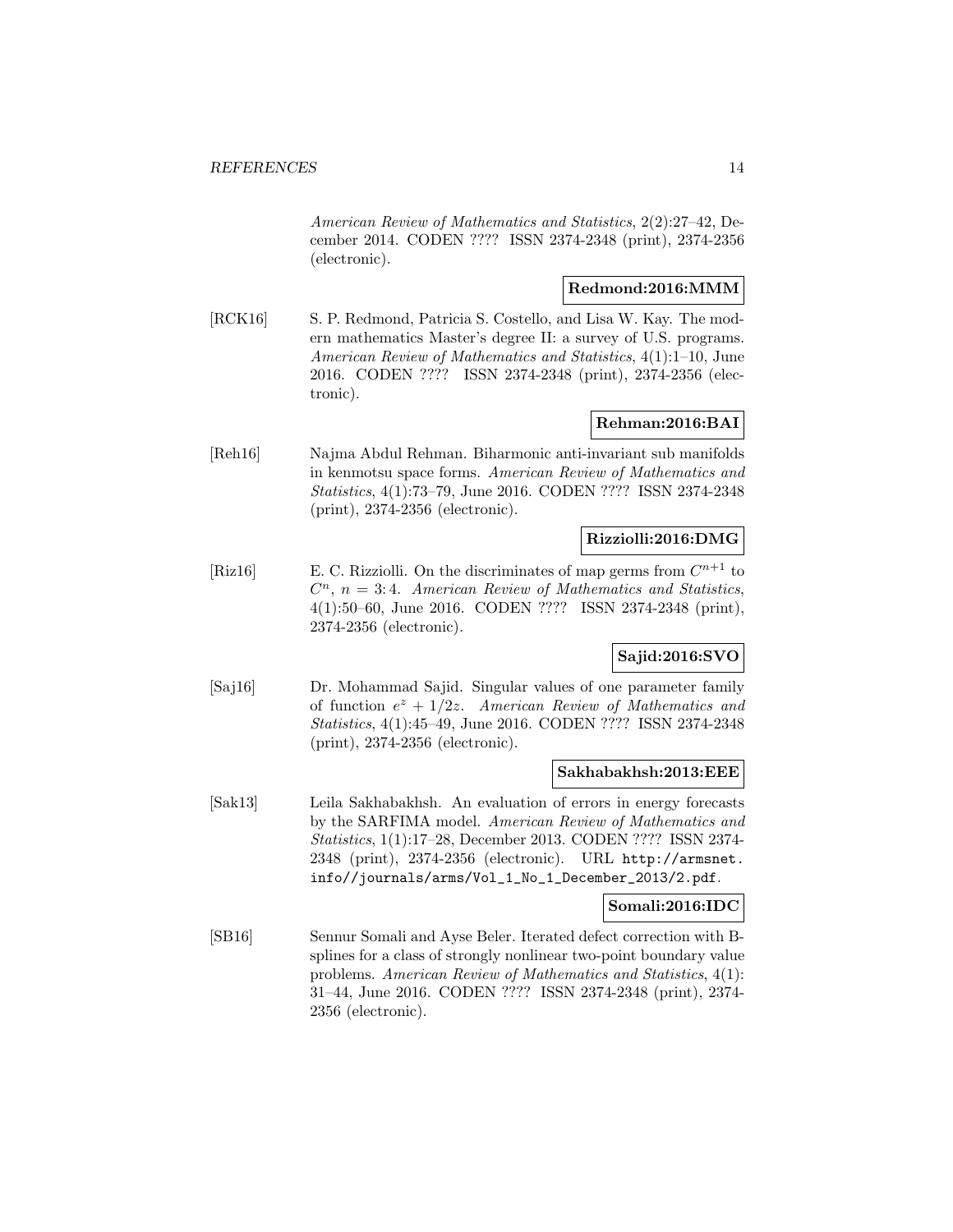# **Subedi:2019:ICI**

[SI19] Rishi Raj Subedi and James Issos. An improved confidence interval. American Review of Mathematics and Statistics, 7(1):8–11, June 2019. CODEN ???? ISSN 2374-2348 (print), 2374-2356 (electronic).

# **Sadhasivam:2017:OSF**

[SK17] V. Sadhasivam and J. Kavitha. On the oscillation of solutions of fractional vector partial differential equations with deviating arguments. American Review of Mathematics and Statistics, 5 (1):45–57, June 2017. CODEN ???? ISSN 2374-2348 (print), 2374-2356 (electronic).

# **Song:2015:SAT**

[SSJ15] Chwan-Chin Song, Yan-Teng Shih, and Jann-Huei Jinn. A statistical analysis of testlets — a parametric approach. American Review of Mathematics and Statistics, 3(1):34–51, June 2015. CODEN ???? ISSN 2374-2348 (print), 2374-2356 (electronic).

#### **Tashpulatov:2021:SES**

[Tas21] S. M. Tashpulatov. Structure of essential spectra and discrete spectrum of the energy operator of five electron systems in the Hubbard model. Sextet and quartet states. American Review of Mathematics and Statistics, 9(1):12-48, June 2021. CODEN ???? ISSN 2374-2348 (print), 2374-2356 (electronic).

#### **Tuncer:2015:CAS**

[TP15] Gökçe Tuncer and Vilda Purutçuoğlu. Comparative assessment of simulation tools for biochemical networks. American Review of Mathematics and Statistics, 3(2):69–82, December 2015. CODEN ???? ISSN 2374-2348 (print), 2374-2356 (electronic).

#### **Tsuchida:2018:LMD**

[Tsu18] Shu Tsuchida. Logarithmic mean and the difference calculus. American Review of Mathematics and Statistics, 6(1):17–36, June 2018. CODEN ???? ISSN 2374-2348 (print), 2374-2356 (electronic).

#### **Terzieva:2015:MBP**

[TT15] A. Terzieva and G. Terziev. Multitype branching process as model for phytoplankton population and chlorophyll — a contained therein. American Review of Mathematics and Statistics,